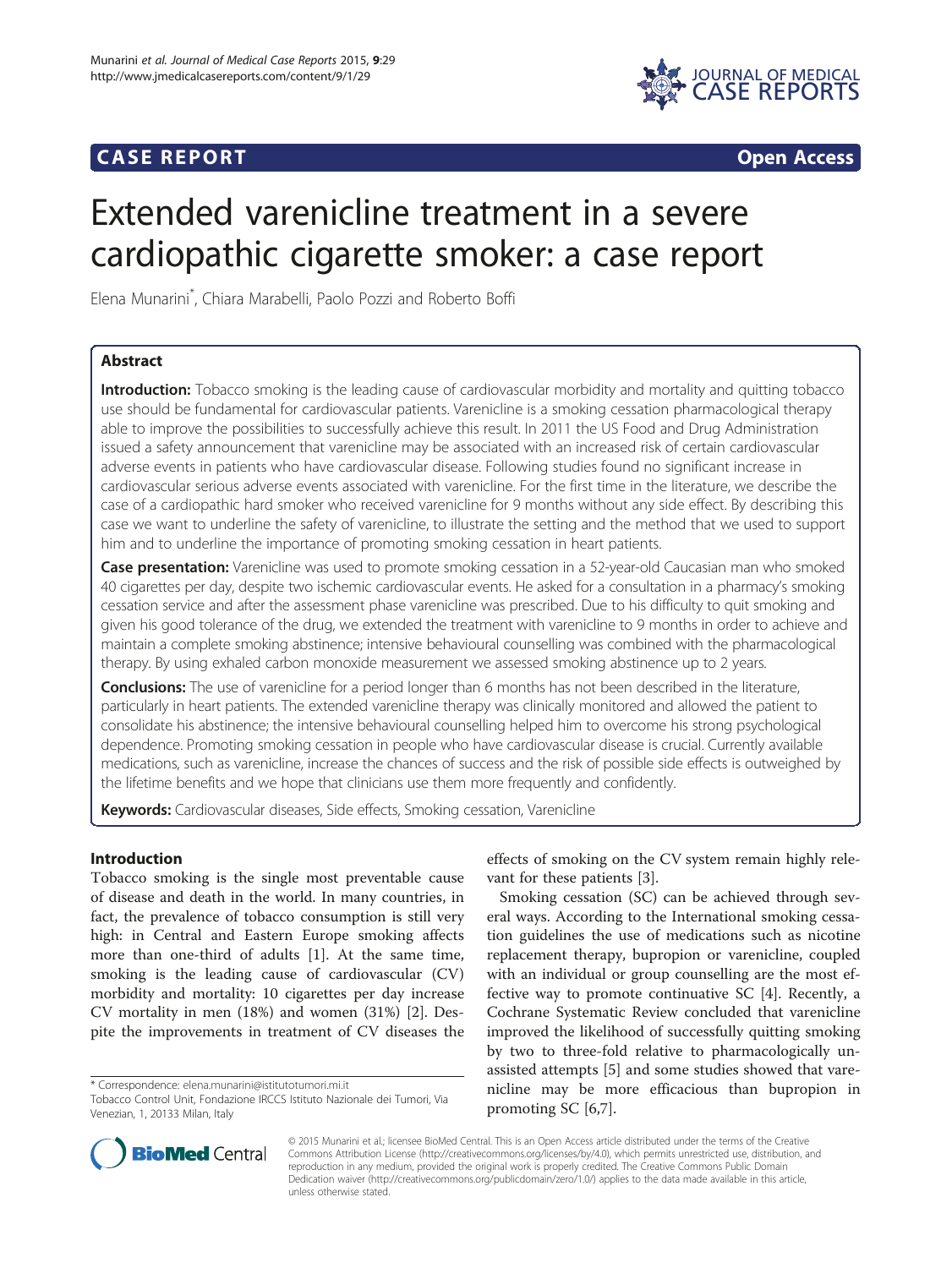Varenicline is a nicotinic receptor partial agonist and it stimulates nicotine receptors more weakly than nicotine itself does. As a partial agonist it both reduces cravings for and decreases the pleasurable effects of cigarettes and other tobacco products. Through these mechanisms it can assist smokers who want to quit. The summary of product characteristics states that smokers should set a date to stop smoking and treatment with varenicline should start 1 to 2 weeks before this date. The usual starting dose of varenicline is 0.5mg once daily for the first 3 days, then 0.5mg twice daily for the next 4 days, then 0.5mg is continued twice daily or increased to 1mg twice daily thereafter. The maximum dose of varenicline is 1mg twice daily. Varenicline should be taken with a full glass of water, after eating.

Nausea is a side effect that occurs commonly in people taking varenicline. Other less common side effects include headache, difficulty sleeping, and abnormal dreams. Rare side effects reported by people taking varenicline compared to placebo include change in taste, vomiting, abdominal pain, flatulence, and constipation. Serious side effects related to varenicline are uncommon and very serious side effects are rare and they include burning feeling in feet/toes, unusual pain in the legs when walking, chest/jaw/left arm pain, weakness on one side of the body, severe headache, vision changes, confusion, slurred speech, and seizure.

The US Food and Drug Administration (FDA) has approved varenicline use for 12 weeks. If SC has been achieved its administration may be continued for another 12 weeks to maintain abstinence [[8](#page-3-0)]. On June 2011, the FDA issued a safety announcement that varenicline may be associated with a low increased risk of certain CV adverse events in patients who have CV disease [[9\]](#page-3-0); FDA reviewed a randomized clinical trial of 700 smokers with CV disease who were treated with varenicline or placebo. In this trial, varenicline was effective in helping patients quit smoking and remain abstinent from smoking for as long as 1 year. CV adverse events were infrequent overall; however, certain events, including heart attack, angina pectoris, nonfatal myocardial infarction, need for coronary revascularization, and new diagnosis of peripheral vascular disease or admission for a procedure for the treatment of peripheral vascular disease, were reported more frequently in patients treated with varenicline than in patients treated with placebo, but this was not statistically significant. Subsequently a review published in the Canadian Medical Association Journal found varenicline to increase the risk of serious adverse CV events, when compared with placebo [\[10](#page-3-0)]. So, the FDA required the manufacturer of the drug, Pfizer, to conduct a meta-analysis to further evaluate the CV safety of the drug: it incorporated data from 7002 patients (4190 varenicline and 2812 placebo) that were

enrolled in 15 Pfizer-sponsored, randomized, doubleblind, placebo-controlled clinical trials of ≥12 weeks treatment duration; findings of CV risk are similar to the findings in the SC clinical trial of patients with stable CV disease that was described in the FDA's June 2011 announcement.

Finally, a meta-analysis published by the British Medical Journal in 2012 that included all double-blind randomized controlled trials of varenicline versus placebo (including eight trials with no events among 1596 participants), focusing on the CV events occurring during drug exposure or within 30 days after its discontinuation, found no significant increase in CV serious adverse events associated with varenicline in over 22 independent trials with 9232 participants [[11\]](#page-3-0).

The case that we report here was followed in the particular setting of a pharmacy-based SC service. This service was activated in November 2010 by five communal pharmacies in Milan, Italy [[12\]](#page-3-0); in these pharmacies, smokers' assistance is provided by both a pharmacist trained on SC and a specialized psychologist of the Tobacco Control Unit from the Fondazione IRCCS Istituto Nazionale dei Tumori (INT). At the first session the Fagerström Test of Nicotine Dependence and Mondor Motivational Test are administered and ex-haled carbon monoxide (CO) is measured [\[13-15](#page-3-0)]; then, a first-line SC drug is prescribed and the counselling sessions are arranged; when varenicline or bupropion are needed, an INT respiratory physician is available for medical evaluation.

We decided to write this report because it summarizes a lot of concerns about SC: the importance to achieve smoking abstinence in patients with cardiopathic comorbidity, the safety of varenicline even when it is used for an extended period in a cardiopathic patient, the need of SC services able to accept and support smokers and, when if necessary, intensively follow them up in the long term.

## Case presentation

In September 2011 a Caucasian 52-year-old man asked for a consultation in one of the five pharmacies offering SC service in Milan.

He is married with two children; his wife and children were also cigarette smokers.

From the age of 37 he had arterial hypertension. In March 2003 he had an ischemic heart disease in the diagonal branch of his anterior interventricular artery and it was treated with plain old balloon angioplasty (POBA) and one drug-eluting stent application; in July 2011 he had an intrastent restenosis and he underwent a second angioplasty (POBA). He had no history of arrhythmia.

Despite his CV events he has been a continuative heavy cigarette smoker. He started smoking 45 cigarettes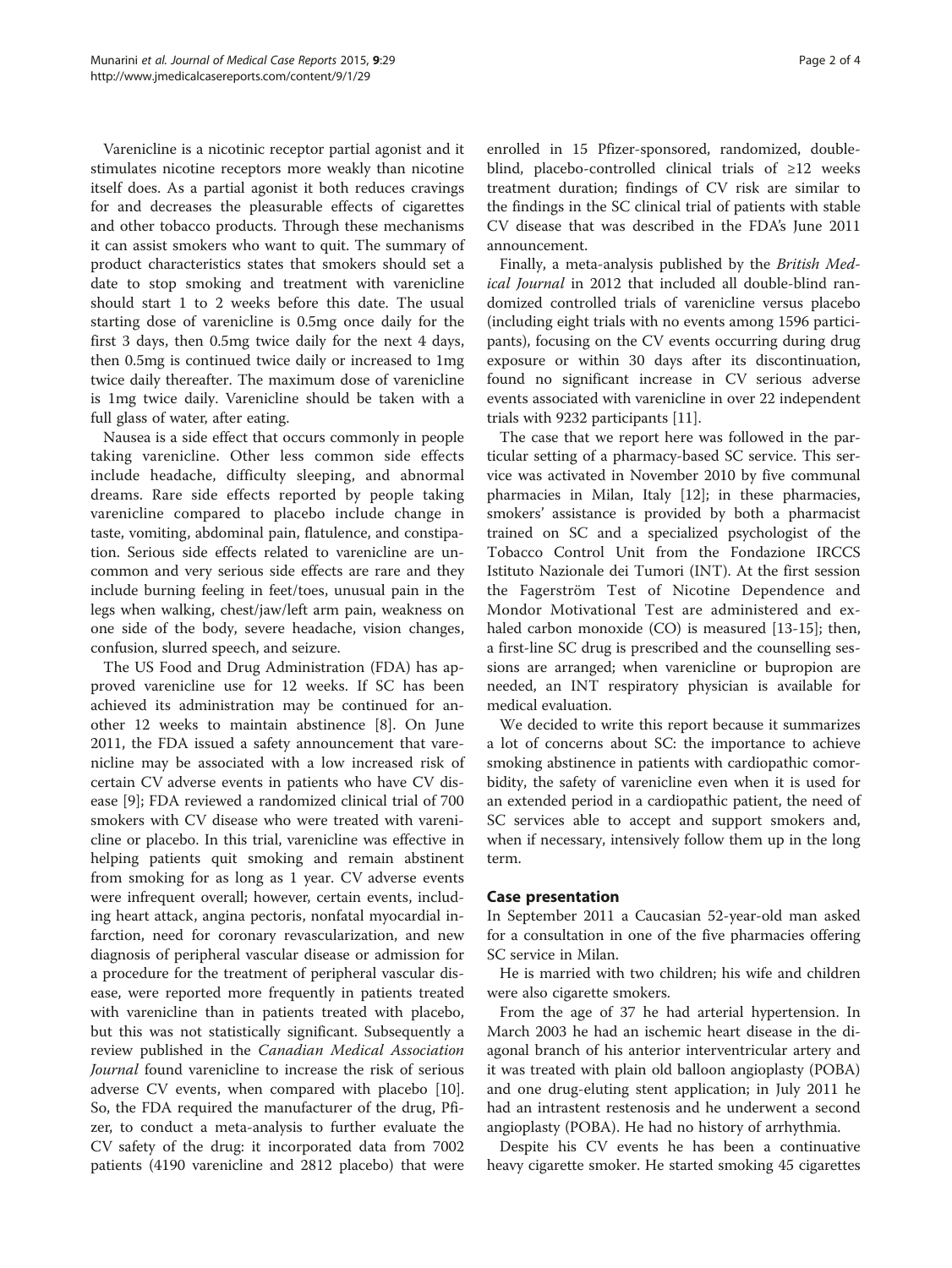per day when he was 20 for a cumulative exposure of 72 pack years. After the first CV event he remained abstinent from smoking just for the time of the hospitalization (4 days). After the second heart attack he quit smoking for 45 days without any pharmacological or psychological help, he then relapsed; although he tried to contain the number of cigarettes up to 8 cigarettes per day until he sought the SC service.

On the first counselling session in the pharmacy, his Fagerström test score was 9 points (revealing high physical dependence), Mondor Questionnaire was 11 (moderate level of motivation to quit) and exhaled CO was 14ppm. An INT physician visited him and registered the following parameters: height 1.75m and weight 85kg; blood pressure was 135/80 with a heart rate of 72 beats per minute; he did not have chronic obstructive pulmonary disease and he was under pharmacological therapy with amlodipine, ramipril and acetylsalicylic acid. The physician found no contraindication to the varenicline treatment; the results of the patient's blood tests and renal function were normal.

On 22 September 2011 he started varenicline course and he quit smoking on the 14th day, but he relapsed after 5 days reporting to smoke three cigarettes per day during the next 4 months under treatment.

During this period he regularly underwent a psychological counselling session every 15 days. During these sessions, the counsellor tried to motivate him to quit definitively and to overcome his impediments and measured exhaled CO (in this period it was always low level, up to 4ppm); he listed three difficulties that prevented him from quitting: stress at work, the temptation due to living with three cigarette smokers at home, and his refusal to consider himself as a cardiopathic who could not smoke anymore.

On the 20th week after the therapy initiation, he finally quit smoking (exhaled CO=1ppm), even if he reported frequent and intense craving episodes; consequently, due to the absence of varenicline side effects, it was decided to continue the treatment for another 3 months and the frequency of counselling sessions was gradually reduced. At week 24 his creatinine levels were still normal. At the end of the 36th week, he stopped the varenicline treatment.

After 1 year of smoking abstinence, on February 2012, he received the ex-smoking status certificate (exhaled CO=2ppm); during these first 12 months he had a weight gain of 9kg. After 2 years, on February 2013, he was abstinent (exhaled CO=1ppm) and he had lost 8kg through a hypocaloric diet and increased physical activity.

## Conclusions

We report here for the first time in the literature the case of a cigarette smoker who had a serious CV disease

who received the first-line SC drug varenicline for a period even longer than recommended, with no CV adverse event. His smoking profile (that is, the presence of a smoking-related illness as well as a high nicotine dependence) indicated to the Tobacco Control team the use of strong pharmacological support plus highintensity SC counselling; it was decided therefore to prescribe varenicline, despite CV alert [[9,10\]](#page-3-0), as long as no direct experimental evidence suggested that this pharmacological therapy may effectively result in a CV effect [[16](#page-3-0)].

Moreover, even if the varenicline treatment is usually recommended for no longer than 24 weeks, in this particular case we extended the duration of the treatment up to 36 weeks. This choice was led by the conviction that SC was the most important objective to achieve in this patient, due to the severity of his CV illness; furthermore, his psychological process to reach a strong motivation to maintain SC was very slow and he needed a further period of pharmacological support to consolidate his achievement.

Two important factors contributed to this decision: the absence of reported side effects in the first 24 weeks of treatment and the possibility to strictly follow up the patient, as long as the pharmacy SC service was available. In fact, although this patient had a serious CV disease, he had never been involved in any SC program; the open and free access to a SC service allowed him to feel intensively supported in his decision to quit smoking and allowed the Tobacco Control team to pursue his therapy in a safe way. At the same time it must be said that this case required the support team to spend a lot of time and we know it is not easy in the daily practice to have this availability.

Promoting SC in people who have CV disease carries enormous benefits [\[17](#page-3-0)] and the potential risks related to the SC drugs are minimal if compared to the lifetime benefits that derive from a successful quit attempt in this subgroup of patients [[18\]](#page-3-0).

Too often cardiopathic patients are only invited to quit smoking, but they are not prescribed drugs or SC counselling [[19\]](#page-3-0). The medical staff involved in the management of cardiopathic patients should try to promote SC as the most important preventive and therapeutic decision, weighing the risks of these therapies against the benefits of their use. In relation to varenicline the FDA declares "Health care professionals are advised to weigh the risks of varenicline against the benefits of its use. It is important to note that smoking is a major risk factor for CV disease, and varenicline is effective in helping patients to quit smoking and abstain from it for as long as one year. The health benefits of quitting smoking are immediate and substantial" [[20\]](#page-3-0).